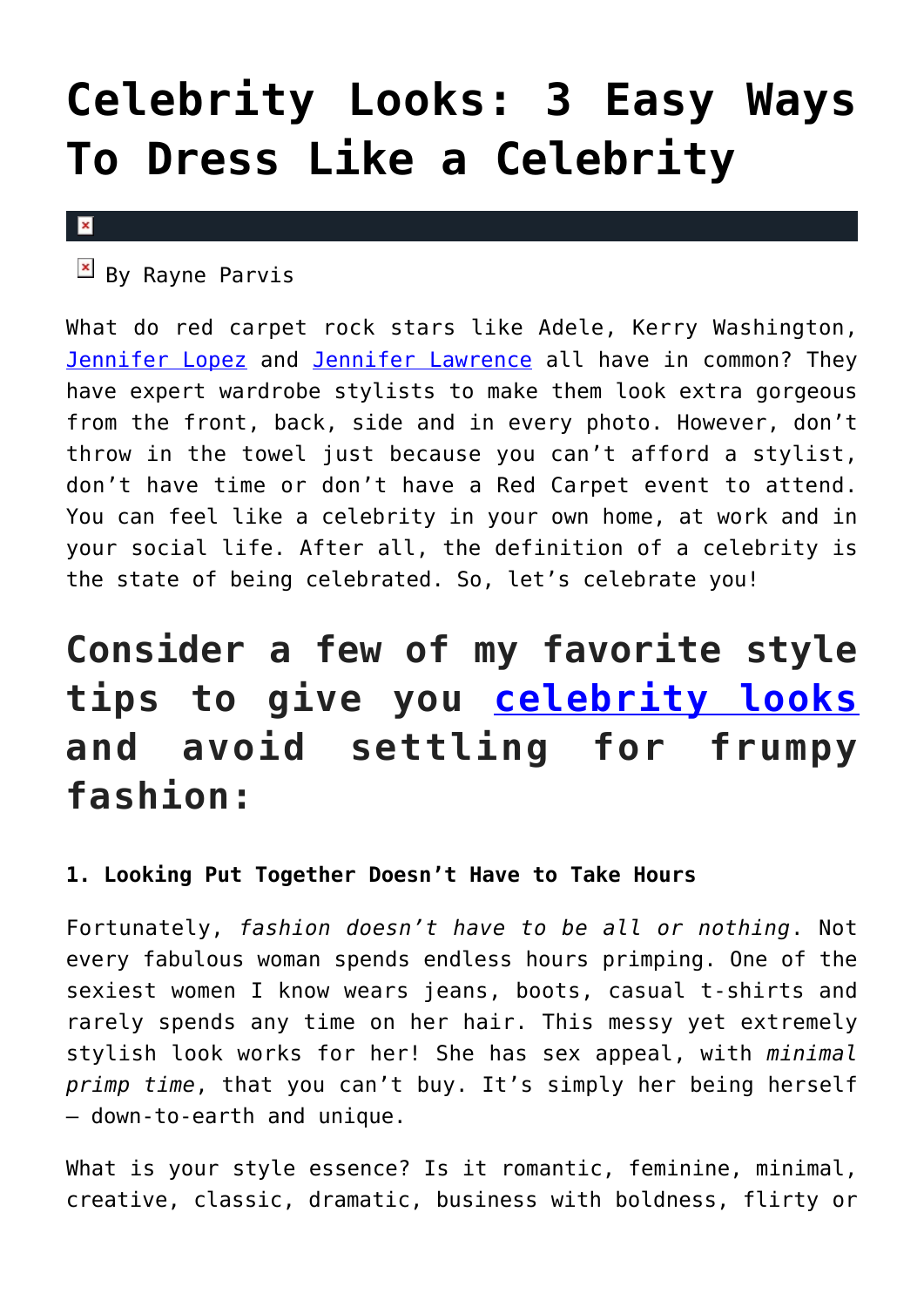an array of colors that project a serene aura? I challenge you to find your personal style. Does your closet reflect your style personality? Getting ready in a reasonable time is easy when you have a wardrobe where everything works. And yes, I mean everything! Like any other skill you took effort in learning it will get easier and become second nature.

**Related Link:** [Steal Jennifer Lopez's City Style!](http://cupidspulse.com/28459/steal-jennifer-lopez-city-style-fashion-date-outfit/)

### **2. The Most Successful & Influential People In The World Put Great Thought Into Their Wardrobe**

Oprah, George Clooney and many more top influential people put careful consideration into their wardrobe. Even someone who may be considered the least fashionable man, Steve Jobs, wore black turtlenecks and Levi's 501 jeans. He had a plan. He put effort into making this very simple look his signature uniform. He even had his turtlenecks designed by Issey Miyaki, one of the most popular designers. Again, his look isn't for everyone…but it worked for him.

You may not have one million followers on Instagram or a multi-million dollar business, but you can influence the people around you in a positive way. Messages are better received from a prepared and polished package. If wardrobe planning works for successful, popular life changing public figures, it can work for you!

#### **Related Link:** [Jennifer Aniston's Simple Style](http://cupidspulse.com/33224/jennifer-anistons-simple-style-get-the-look-ann-csincsak/)

#### **3. Style is a Visual Representation of You**

Your personality is not the first thing people see. It's your image. In three seconds or less we are summed up. Your choice of wardrobe can either add or take away from life's opportunities. Knowing your style personality, what colors complement you and what cuts fit and flatter your body shape will keep you looking good and feeling great in no time at all! If your fashion is a challenge, simplify your wardrobe.